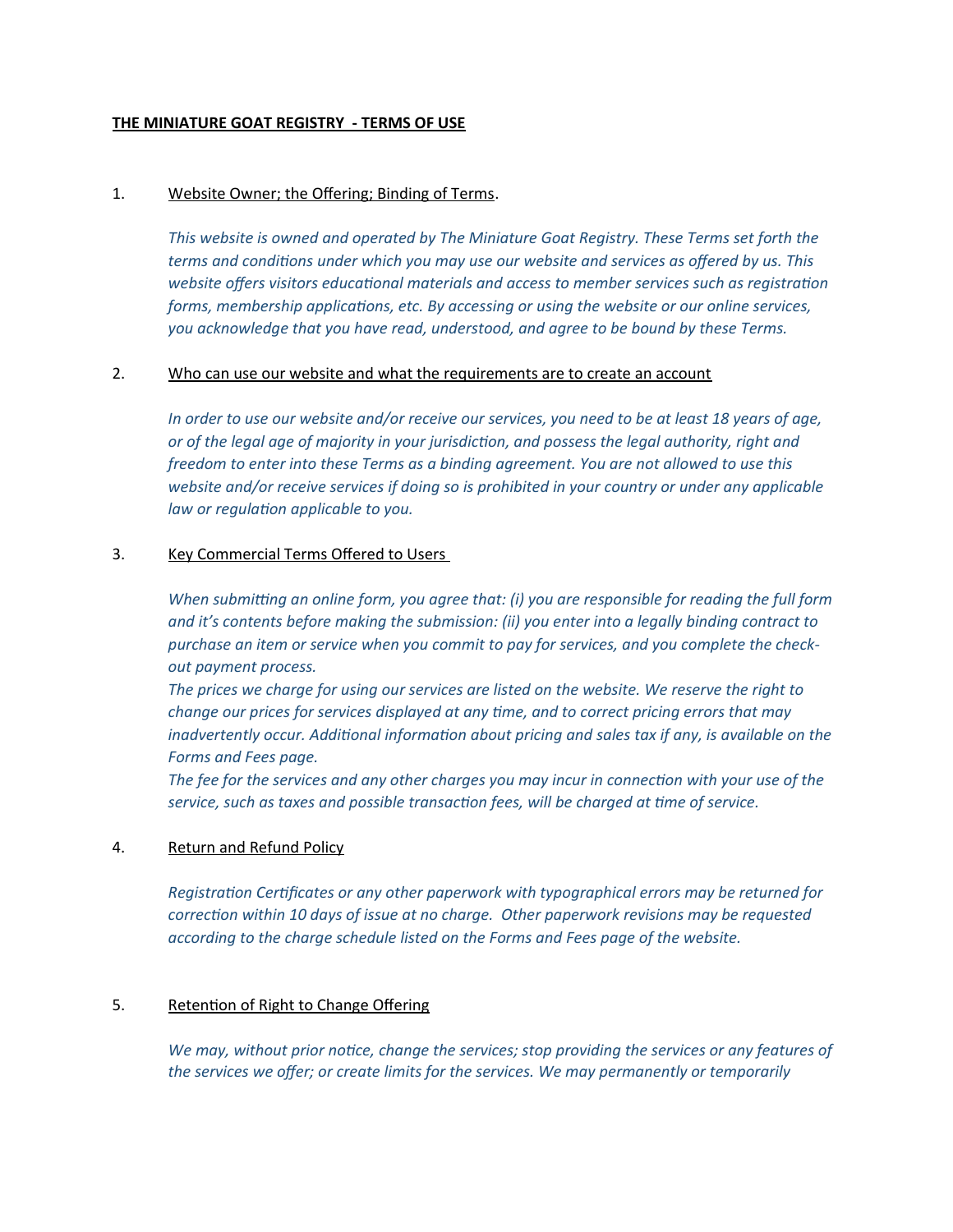*terminate or suspend access to the services without notce and liability for any reason, or for no reason.*

### 6. Ownership of Intellectual Property, Copyrights and Logos

*The Service and all materials therein or transferred thereby, including, without limitaton, software, images, text, graphics, logos, patents, trademarks, service marks, copyrights, photographs, audio, videos, music and all Intellectual Property Rights related thereto, are the exclusive property of The Miniature Goat Registry. Except as explicitly provided herein, nothing in these Terms shall be deemed to create a license in or under any such Intellectual Property Rights, and you agree not to sell, license, rent, modify, distribute, copy, reproduce, transmit,*  publicly display, publicly perform, publish, adapt, edit or create derivative works thereof.

# 7. Right to Suspend or Cancel User Account

*We may permanently or temporarily terminate or suspend your access to the service without notce and liability for any reason, including if in our sole determinaton you violate any provision of these Terms or any applicable law or regulatons*.

# 8. Indemnification

*You agree to indemnify and hold The Miniature Goat Registry harmless from any demands, loss,*  liability, claims or expenses (including attorneys' fees), made against them by any third party due to or arising out of or in connection with your use of the website or any of the services *ofered on the website.*

# 9. Limitation of Liability

*To the maximum extent permited by applicable law, in no event shall The Miniature Goat Registry be liable for any indirect, punitve, incidental, special, consequental or exemplary*  damages, including without limitation damages for loss of profits, goodwill, use, data or other *intangible losses, arising out of or relatng to the use of, or inability to use, the service.* 

*To the maximum extent permited by applicable law, The Miniature Goat Registry assumes no liability or responsibility for any (i) errors, mistakes, or inaccuracies of content; (ii) personal injury or property damage, of any nature whatsoever, resultng from your access to or use of our service; and (iii) any unauthorized access to or use of our secure servers and/or any and all personal informaton stored therein.*

### 10. Right to change and modify Terms

*The Miniature Goat Registry reserves the right to modify these terms from tme-to-tme at our*  sole discretion. Therefore, you should review these page periodically. Your continued use of the *Website or our service after any such change consttutes your acceptance of the new Terms. If*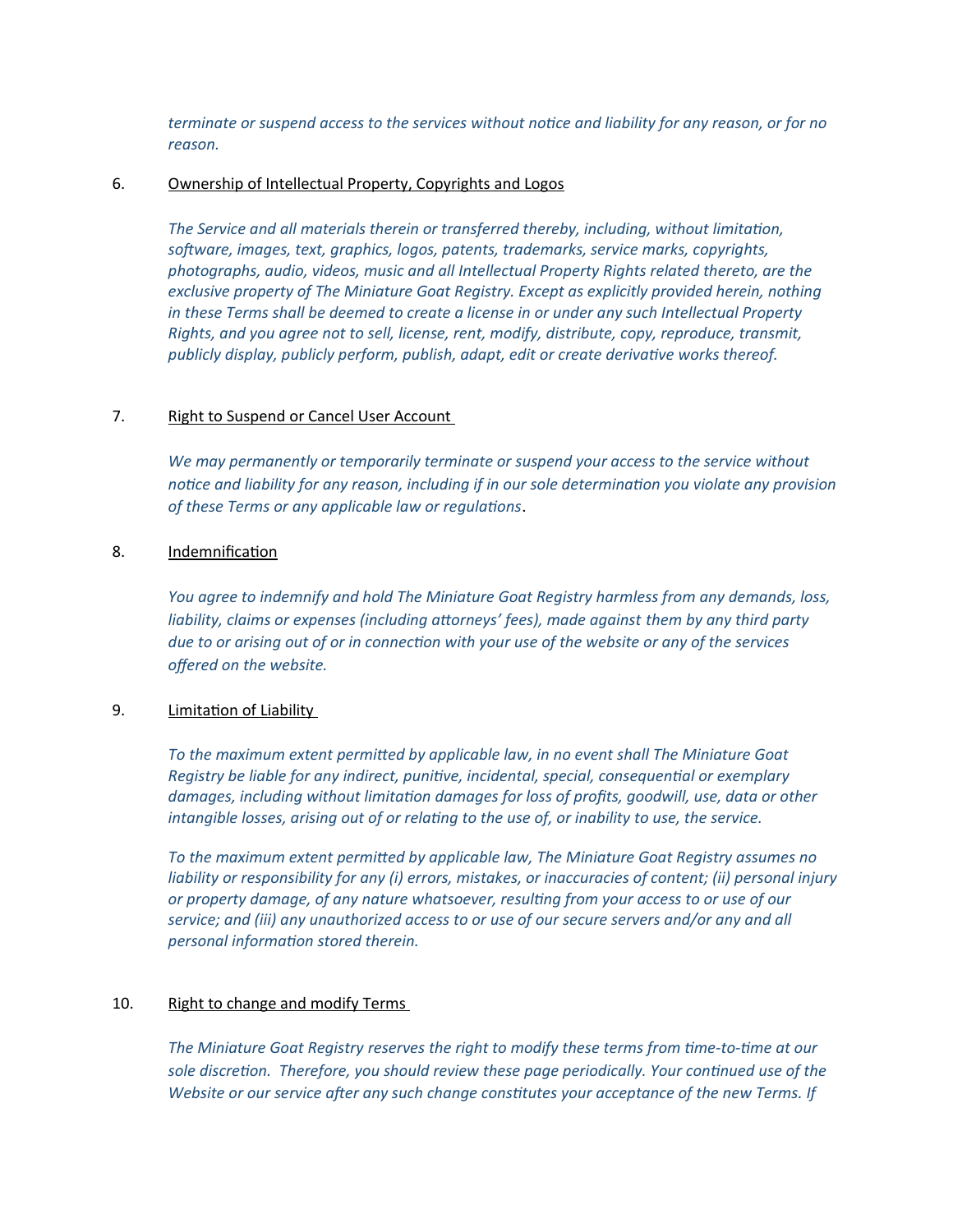*you do not agree to any of these terms or any future version of the Terms, do not use or access (or contnue to access) the website or the services.*

# 11. Promotional emails and content

*You agree to receive from tme to tme promotonal messages and materials from us, by mail, email or any other contact form you may provide us with (including your phone number for calls or text messages). If you wish not to receive such promotonal materials or notces please just notfy us at any tme.*

# 12. Preference of Law and Dispute Resolution

*These Terms, the rights and remedies provided hereunder, and any and all claims and disputes related hereto and/or to the services, shall be governed by, construed under and enforced in all*  respects solely and exclusively in accordance with the internal substantive laws of the United *States/Arizona, without respect to its confict of laws principles. Any and all such claims and disputes shall be brought in, and you hereby consent to them being decided exclusively by, a court of competent jurisdicton located in Phoenix, AZ. The applicaton of the United Natons Conventon of Contracts for the Internatonal Sale of Goods is hereby expressly excluded.*

# 13. Customer Support Details & Contact Info.

*The Miniature Goat Registry PH/FAX 619-417-0989*  $e$ -mail: tmgroffice@gmail.com *PO Box 310 Ione, CA 95640*

# 14. User Community Forums

*The Miniature Goat Registry may ofer its users the ability to partcipate in online forums for the users of the website, in order to interact with such users in a useful way.* 

All users that join this community have a public profile that is publicly visible (to other visitors to *the website), and that their public actvity (such as posts they write and their comments) will be visible to other visitors of the website.* 

*A user of the website can always opt-out and exit the community, and upon doing so, such user's* profile will not be publicly visible. Naturally, in such event the user will not be able to use the *community features (e.g. liking, commentng or writng posts).* 

These Terms of Use are effective as of May 1, 2018.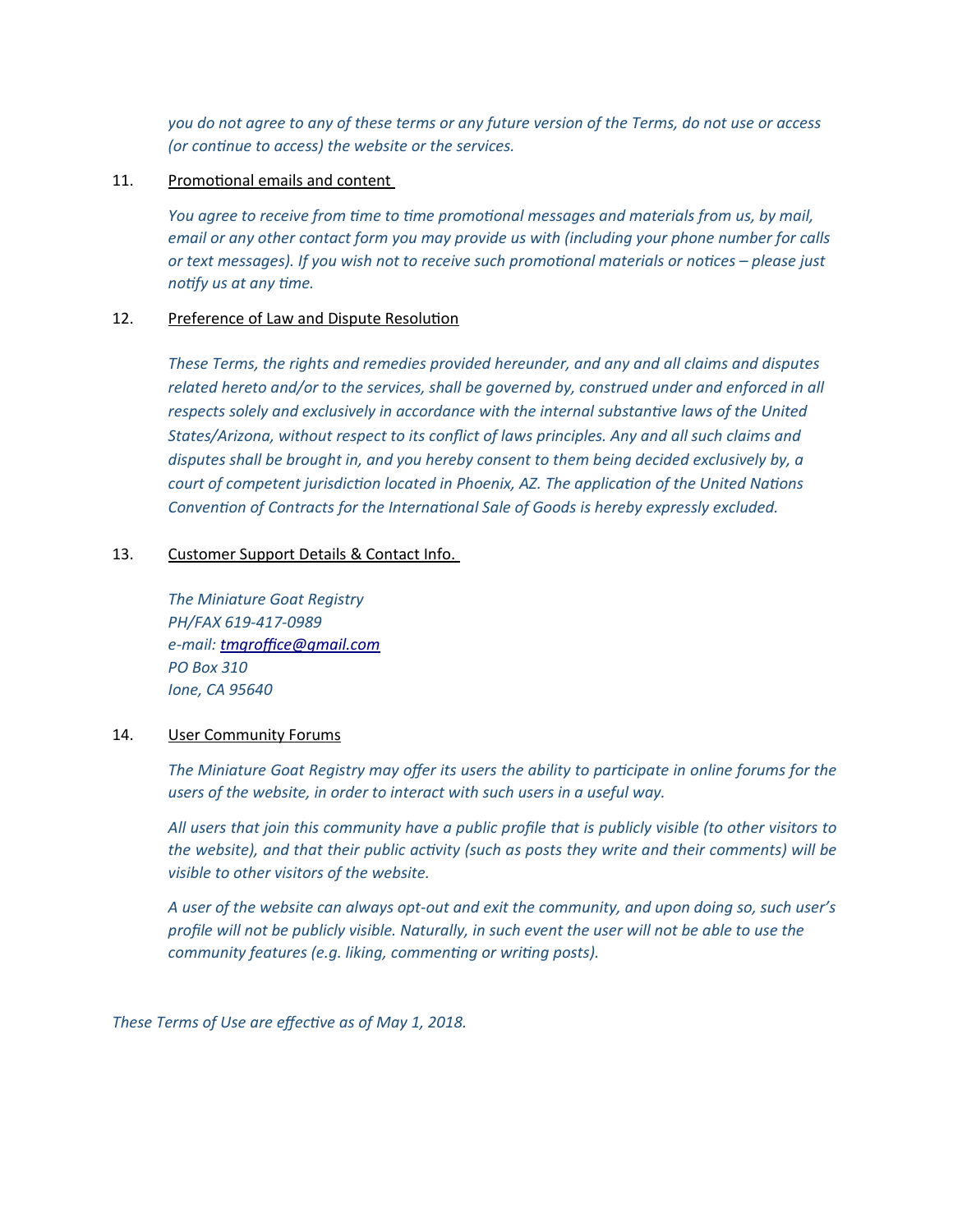#### **THE MINIATURE GOAT REGISTRY PRIVACY POLICY**

#### ● **What type of information do we collect?**

*We receive collect and store any informaton you enter on our website or provide us in any other way. In additon, our Wix website provider may collect the Internet protocol (IP) address used to connect your computer to the Internet; login; e-mail address; password; computer and connecton informaton and purchase history. We/they may use software tools to measure and collect session informaton, including page response tmes, length of visits to certain pages, page* interaction information, and methods used to browse away from the page. We also collect *personally identifiable information (including name, email, password, communications);* payment details, comments, feedbacks, product reviews, recommendations, and personal profile.

# **How we collect the information**

*When you conduct a transaction on our website, as part of the process, we collect personal information you give us such as your name, address and email address. We assume that you agree to the collecton of your personal informaton and that it will be used for the speciic reasons stated above only.*

### ● **How we store, use, share and disclose our visitor's personal information**

*Our website is hosted on the Wix.com platform. They provide us with the online platform that allows us to sell our products and services to you. Your data may be stored through Wix.com's*  data storage, databases and the general Wix applications. They store your data on secure *servers behind a irewall.* 

*All direct payment gateways ofered by Wix and used by our company adhere to the standards*  set by PCI-DSS as managed by the PCI Security Standards Council, which is a joint effort of brands *like Visa, MasterCard, American Express and Discover. PCI-DSS requirements help ensure the secure handling of credit card informaton by our store and its service providers.*

### ● **Communications**

*We may contact you to notfy you regarding your membership, to troubleshoot problems with*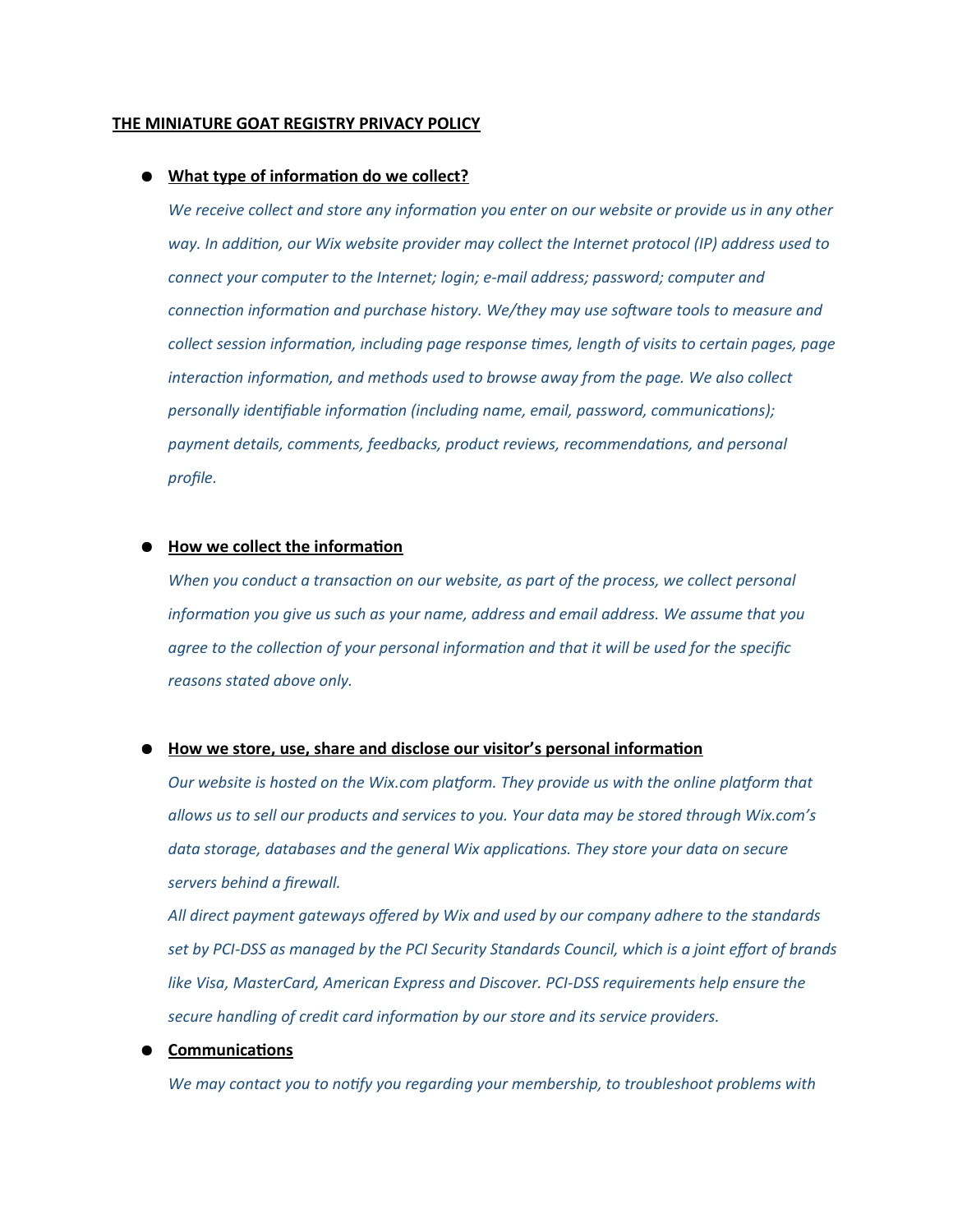*your account, to resolve a dispute, to collect fees or monies owed, to poll your opinions through surveys or questonnaires, to send updates about our company, or as otherwise necessary to contact you to enforce our User Agreement, applicable natonal laws, and any agreement we may have with you. For these purposes we may contact you via email, telephone, or postal mail.*

# ● **Cookies and other tracking technologies**

*TMGR does not track your online activity, through the use of cookies, for example. However, the Wix web service provider may do so. TMGR has no interest in tracking your personal information, other than what you voluntarily give us, and will never reveal your collected information to any other party without your consent, except as required by law.* Please note: Third Party Services (Such as Google Analytics or applications offered through the *Wix App Market) placing cookies or utlizing other tracking technologies through Wix´s services, may have their own policies regarding how they collect and store informaton. Such practces are not covered by either TMGR or the Wix Privacy Policy.*

| Cookie name                             | Life span            | <b>Purpose</b>                     |
|-----------------------------------------|----------------------|------------------------------------|
| sySession                               | Permanent            | Creates activities and BL          |
| hs                                      | Session              | Security                           |
| incap ses \${Proxy-ID} \${Site-ID}      | Session              | Security                           |
| incap visid \${Proxy-ID} \${Site-<br>ID | Session              | Security                           |
| $nI\{D\}$                               | Persistent<br>cookie | Security                           |
| <b>XSRF-TOKEN</b>                       | Persistent<br>cookie | Security                           |
| smSession                               | Two weeks            | Identify logged in site<br>members |

#### **Wix will store the following cookies on your computer.**

#### ● **How to withdraw your consent**

*If you don't want us to process your data anymore, please contact us at TMGRoffice@gmail.com or send us mail at:*